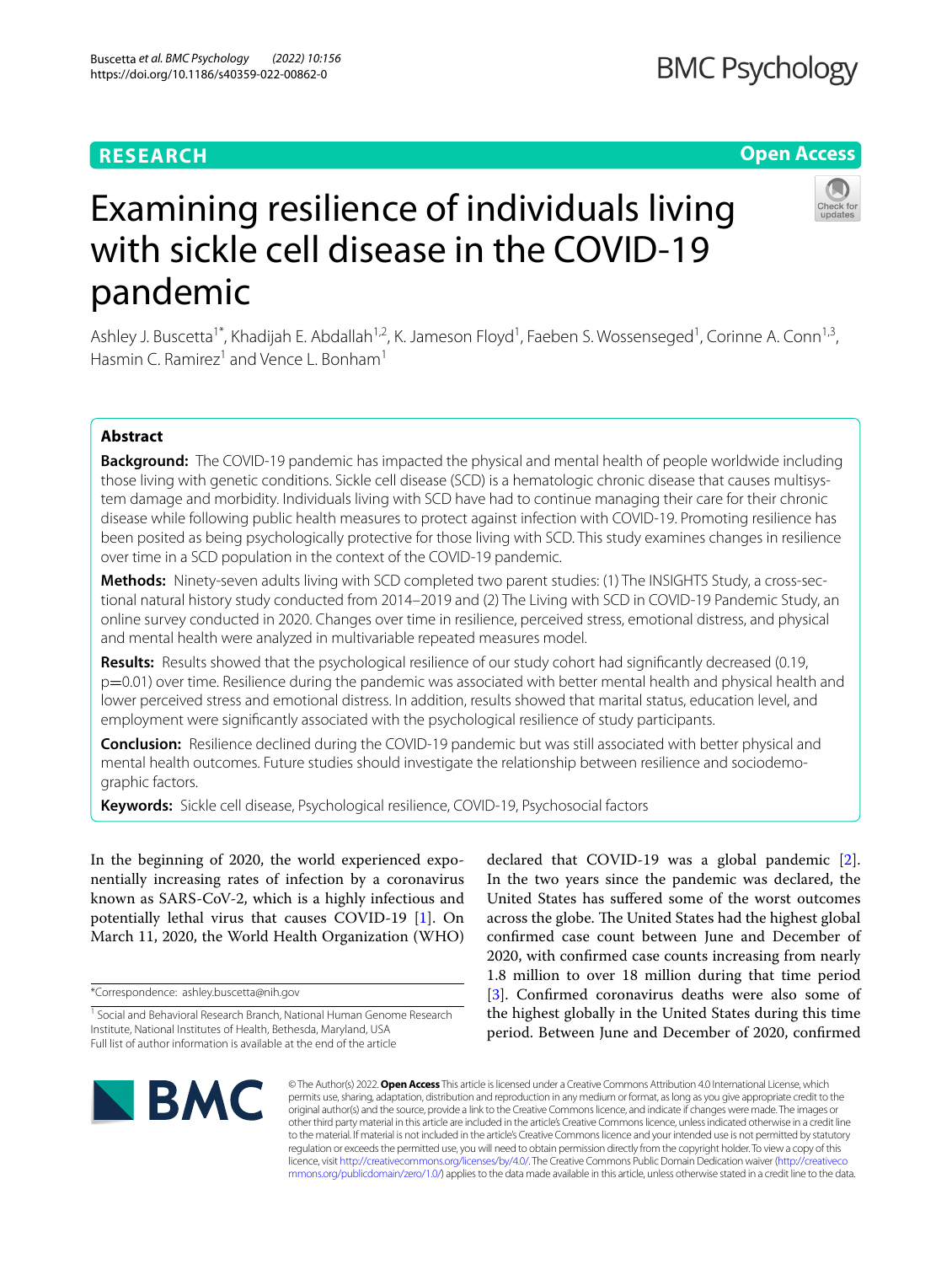deaths increased from roughly 100,000 to nearly 330,000 in number [[3\]](#page-9-0) .

COVID-19 is a novel coronavirus that was never before seen in humans and was the frst coronavirus to spark a pandemic [\[4](#page-9-1)]. Its novelty meant that feelings of uncertainty and fear would persist in the public as the scientifc community raced to study this new virus and develop prevention and treatment options. Without a full understanding of COVID-19's infectivity, transmissibility, and virology, people were reliant on simple public health measures, such as wearing masks and physical distancing, to protect their health.

As scientifc knowledge of COVID-19 increased, it became apparent that certain populations, such as those living with sickle cell disease (SCD), may be at higher risk of sufering from a severe disease course. Sickle cell disease is the most commonly inherited hematologic genetic disorder in the United States. It afects approximately 100,000 people in the United States (U.S.), most of whom are of African descent [\[5](#page-9-2)] [[6\]](#page-9-3). It is caused by a single point mutation in the hemoglobin beta chain found on chromosome 11 which produces Hemoglobin S (HbS). SCD is a chronic disease with potentially devastating acute complications, such as acute chest syndrome, vaso-occlusion, and infection [[7\]](#page-9-4). In the frst two months after the WHO declared COVID-19 to be a pandemic, Panepinto et al. (2020) performed an analysis of persons  $(n=178)$  living with sickle cell disease and COVID-19 in the United States. Data was collected by the SECURE-SCD Registry that was established by the Medical College of Wisconsin. The study found that 69% were hospitalized, 11% required ICU admission, and 7% died  $[8]$  $[8]$ . The Centers for Disease Control (CDC) deemed SCD to be an underlying medical condition that increases a person's risk of severe illness from COVID-19 [[9](#page-9-6)]. Impaired immunity and cardiopulmonary dysfunction put individuals living with SCD at higher risk for more severe COVID-19 [[10,](#page-9-7) [11](#page-9-8)]. The latest data from the SECURE-SCD registry (January 14, 2022) reports 973 cases and 19 deaths [[12\]](#page-9-9).

The uncertainty and fear surrounding the COVID-19 pandemic has led to a rise in emotional distress, leading to a global mental health crisis among the general population and particularly among groups deemed high risk [[13](#page-9-10)]. Chronically ill populations have especially felt the psychosocial effects of the pandemic, with one study reporting higher levels of anxiety and depression among individuals with chronic diseases  $[14]$  $[14]$ . This phenomenon can possibly be attributed to awareness of vulnerability to COVID-19 and decreased access to healthcare, along with isolation and stress exacerbated by quarantine measures [[14\]](#page-9-11).

Research regarding the psychosocial impact of COVID-19 on adults living with SCD is limited, however,

increased levels of anxiety among pediatric patients have been reported [[15\]](#page-9-12). In general, sickle cell disease has been associated with worsened mental health  $[16]$  $[16]$ ; literature has demonstrated an association between increased pain episodes among SCD patients and higher levels of anxi-ety, depression, and emotional distress [\[17](#page-9-14)]. Throughout the COVID-19 pandemic, many people living with sickle cell disease are dealing with multiple factors that increase their vulnerability towards worsened mental health; they are living with a chronic disease, can be immunocompromised, and the generally heightened levels of stress and isolation are likely pressuring their strategies for managing emotional well-being. It is also understood that psychological forms of stress are related to vaso-occlusive pain episodes amongst people living with SCD [[18\]](#page-9-15). All of these factors complicate how they access healthcare for their existing SCD. It is important to understand how these myriad stressors are impacting the psychological resilience of individuals living with SCD to better address their mental health during this time. Therefore, studying and addressing the psychological resilience of the SCD population can also beneft their physical well-being.

Research in resilience posits a unique opportunity to expand current understandings on how to improve quality of life and clinical outcomes for patients living with SCD. Resilience has difering meanings as it has been studied in various disciplines using a range of methodologies. However, its role in health and well-being is well recognized by both the European Psychiatric Association (EPA) and the American Psychological Association (APA), becoming a key part of the World Health Organization's European policy framework– Health 2020—and the United Nations Sustainable Development Goals [\[19](#page-9-16)]. The American Psychological Association defines resilience as the process of adapting well in the face of adversity, trauma, tragedy, threats, or signifcant sources of stress [\[20\]](#page-9-17). Others have defned resilience as the power to overcome a shock or crisis and return to an original state [[21\]](#page-9-18), or simply the ability to bounce back [[22](#page-9-19)]. Resilience has also been conceptualized as a psychosocial capability to reduce negative emotions while enhancing adaptation during a crisis [\[23](#page-9-20)]. Some have posited that resilience is a dynamic interaction of internal and external risk factors and protective factors during a crisis [[24](#page-9-21)]. For the purposes of our study, we utilize Smith et al.'s BRS defnition of resilience which states that, broadly, "resilience is the ability to bounce back or recover from stress."

It has been well documented that the COVID-19 pandemic has impacted the psychosocial health, in particular, resilience, of many people worldwide [\[25](#page-9-22), [26](#page-9-23)]. However, there are limited studies that specifcally measure changes in resilience within a population living with chronic disease, including sickle cell disease, during the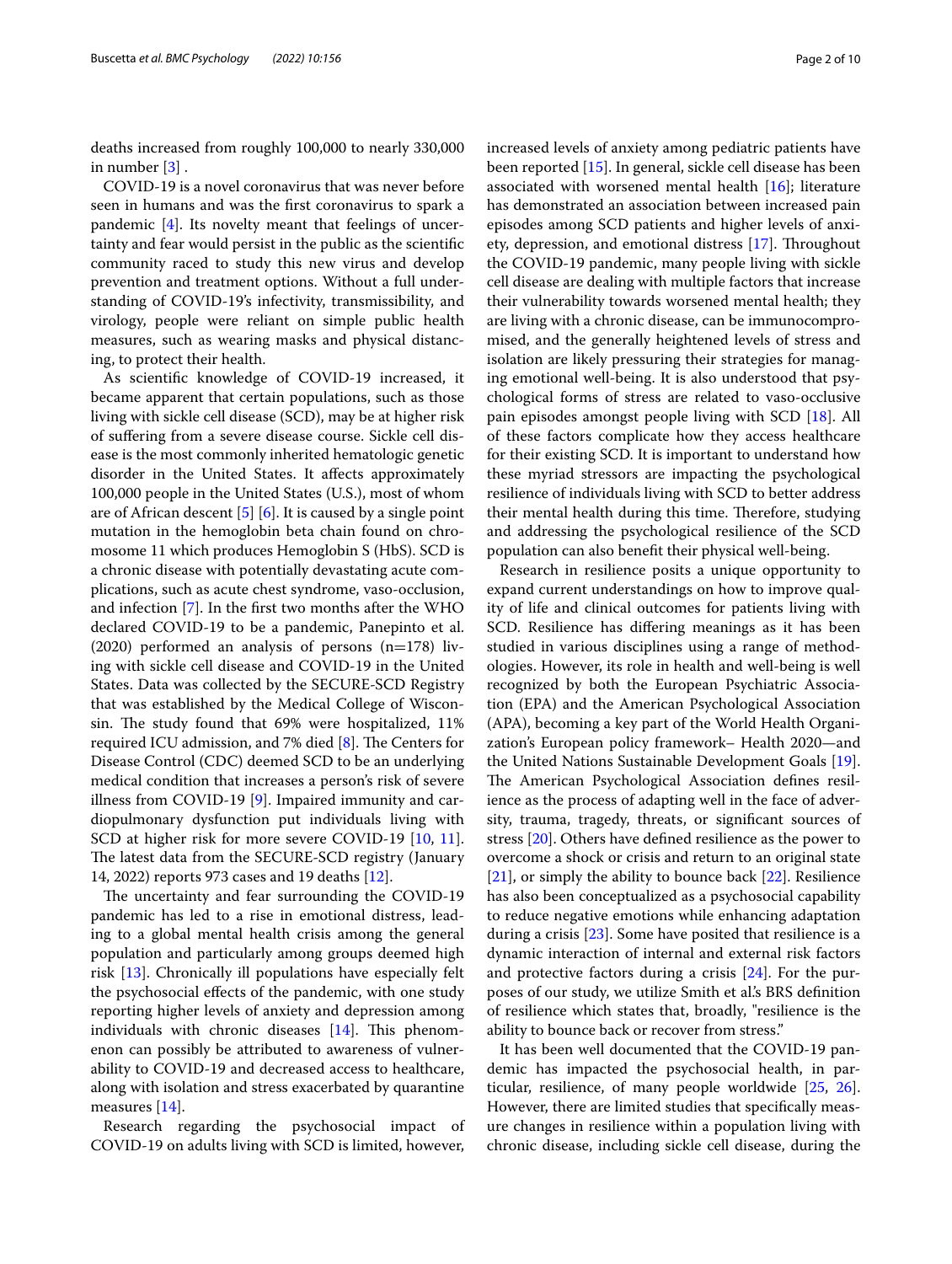pandemic. This is the first study, to our knowledge, to measure changes in resilience over time in a SCD population during the COVID-19 pandemic. One study has demonstrated a relationship between resilience, chronic disease, and depressive symptoms [\[27](#page-9-24)]. Both resilience and chronic disease were found to be signifcant predictors for depressive symptoms during the initial outbreak of COVID-19 [\[26](#page-9-23)]. Another study found that those living with a chronic disease are more likely to report higher levels of stress, anxiety, and depression than those living without a chronic disease, and that promoting psychological interventions to help individuals cope and recover from stressful situations is necessary [\[28\]](#page-9-25). Consistent with past resilience literature, recent studies focusing on the mental health of chronic disease patients recognize the need for interventions that improve psychological resilience within these populations [\[29](#page-9-26)]. Furthermore, there has been a recent call to devote scientifc attention to mitigating the impacts of the social threat caused by COVID-19 for communities experiencing chronic pain, amplifying the importance of assessing the resilience of adults living with SCD [[30\]](#page-9-27).

This study is a preliminary longitudinal exploration on resilience, perceived stress, emotional distress, and general physical and mental health among a cohort of adults living with SCD in the U.S. In this study, there are two aims: 1) to collect and analyze psychosocial data of adults (18 years or older) living with SCD and 2) to explore factors which infuence psychological resilience. In order to investigate the impact that the COVID-19 pandemic had on psychological and physiological well-being, we analyzed data from this cohort collected at two diferent time points: pre-pandemic and during pandemic.

## **Methods**

Data used in this analysis was extracted from two parent studies collected between 2014–2020. Participants included in this analysis completed both "pre" and "during" pandemic studies, were age 18 or older, had a diagnosis of SCD including all genotypes, and were current residents in the United States.

#### **Study sample**

#### *The INSIGHTS Study*

INSIGHTS into the Microbiome and Environmental Contributions to Sickle Cell Disease and Leg Ulcers Study (NCT02156102, registration date 05/06/2014) is an ongoing prospective, cross-sectional, multi-site research study. Data used for this analysis were collected between 2014 and 2019. Surveys were interviewer-administered. Participants for this study either enrolled at the NIH Clinical Center (Bethesda, MD) or the Montefore Medical Center (Bronx, NY) and were consented and compensated for their time and efort. Study approval was obtained through the National Institutes of Health (NIH) Institutional Review Board (IRB) for protocol number 14HG0125. Data obtained from this study was considered 'Pre-pandemic' given the time point.

## *The COVID‑19 Sickle Cell Study Survey*

Living with Sickle Cell Disease in the COVID-19 Pandemic (NCT04417673, registration date 05/06/2020) is a longitudinal study aimed at understanding the extent and impact of life changes induced by the COVID-19 pandemic on individuals living with SCD in the United States. The study was developed the month following the declaration of COVID-19 as a pandemic in April–May 2020 as an online, self-administered survey instrument, with initial data collection beginning June 2020. Given the longitudinal nature of the study, participants will be interviewed at regular time intervals through 2022. Participants were recruited from the INSIGHTS study. All eligible individuals agreed to participate in the study prior to data collection and were compensated with a \$20 electronic gift card upon completion. Study approval was obtained through the NIH Institutional Review Board for protocol number 20HGN125. The need for informed consent was waived by the NIH IRB. Data collected between June 2020 and December 2020 was used for our analysis and was categorized as 'During pandemic'.

## **Primary outcome measures** *Brief Resilience Scale*

The Brief Resilience Scale (BRS) was created by Smith and colleagues at the University of New Mexico in 2008 to assess resilience as the ability to bounce back [\[22](#page-9-19)]. Scores are categorized as "low resilience" (1.00–2.99), "normal resilience" (3.00–4.30), and "high resilience"  $(4.31-5.00)$ . The BRS is considered a good measure of positive correlations with general well-being, social support, and positive reframing of events [\[31\]](#page-9-28). In instances where the BRS score was not categorized, higher scores indicate more resilience.

## *Cohen Perceived Stress Scale*

The Cohen Perceived Stress Scale (PSS) was coined in 1983 by Sheldon Cohen and is designed to measure the degree to which a respondent considers events over the last month in their life as stressful [\[32](#page-9-29)]. A respondent's daily experiences, major life events, and/or access to coping resources may account for diferent levels of stress when compared to another respondent experiencing the same event. Scores are categorized as "low stress" (0–13), "moderate stress" (14–26), and "high stress" (27–40).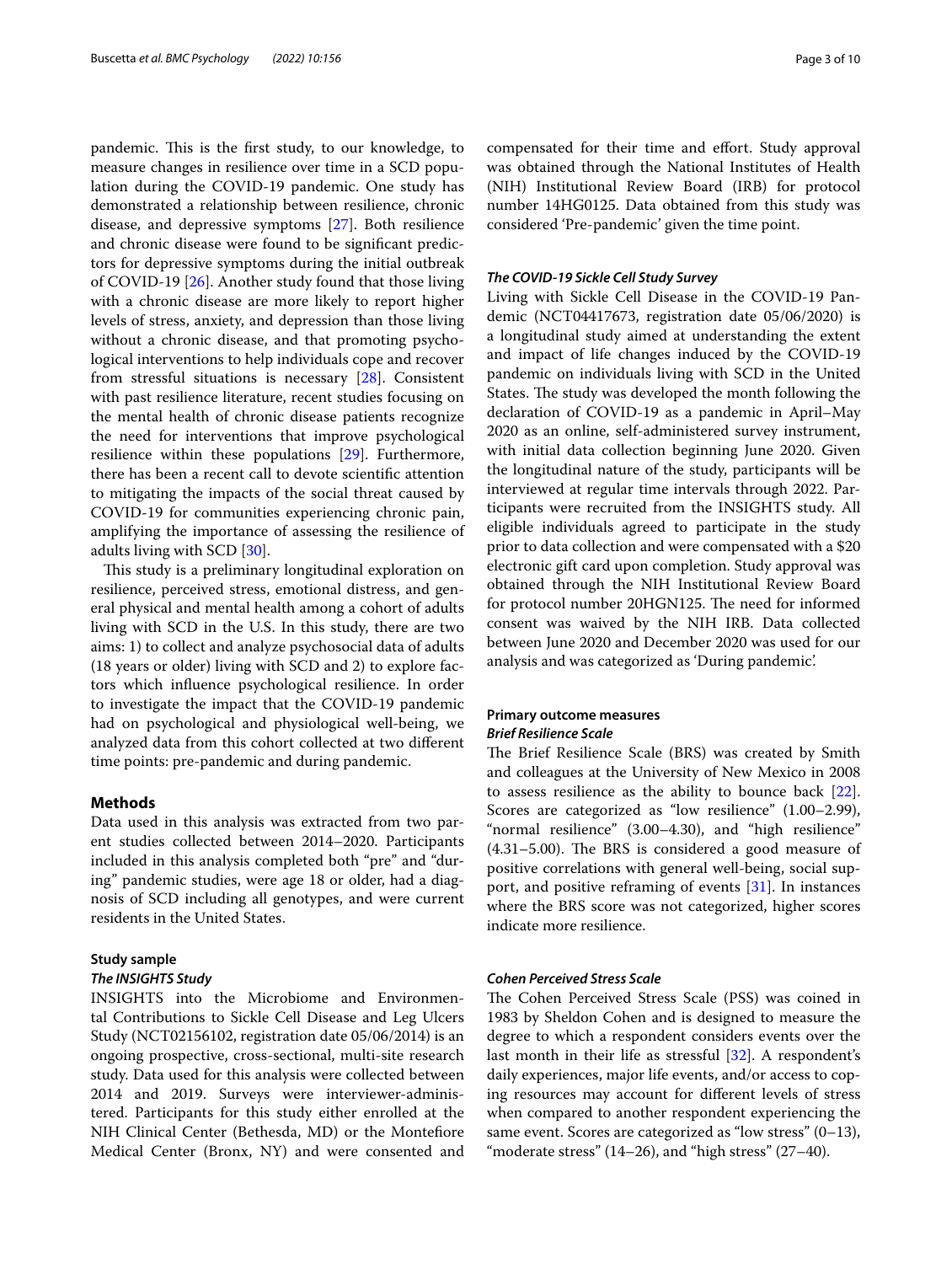#### *ASCQ‑Me Emotional Impact Scale*

The Adult Sickle Cell Quality of Life Measurement Information System (ASCQ-Me) Emotional Impact Scale was created in 2005 in a collaboration between the National Heart, Lung, and Blood Institute (NHLBI) and the American Institutes for Research (AIR). The Emotional Impact Subscale consists of fve questions on participants' emotional distress within the past seven day to which respondents answer on a scale of never/not at all (score = 1) to always/very (score  $=$  5), with higher scores indicating better health-related quality of life (QOL) [[33](#page-9-30)] [\[34\]](#page-9-31).

#### *PROMIS Global Mental and Physical Health Scales*

The Patient-Reported Outcomes Measurement Information System (PROMIS) was created in 2004 by a cooperative group led by NIH and several U.S. academic institutions  $[35]$  $[35]$  $[35]$ . The Global Mental Health (GMH-2) and Global Physical Health (GPH-2) Scales are both 2 item questionnaires with fve-category response scales [\[36](#page-9-33)]. These measures assess function and well-being within the mental and physical domains of health.

### **Statistical analysis**

Participant demographics and collected study measurements were summarized using common descriptive statistics. Frequency percentages were reported for categorical variables and mean and standard deviation (SD) for the continuous variables. The Spearman correlation coefficient was used to examine associations between resilience and measures of self-reported health and wellbeing. Additionally, Student's paired *t*-tests were utilized to examine the unadjusted mean score diferences before and during the COVID-19 pandemic for the following measures: self-reported physical, mental and emotional health, Brief Resilience Scale, and Cohen's Perceived Stress Scale.

These outcomes (physical health, mental health, emotional health, and Cohen PSS) were then examined in a repeated measures model to assess change over time in relation to resilience. The multivariable repeated measures models adjusted for sociodemographic and clinical variables including age (young [18–40 years] vs. older [40+ years]), sex (male vs. female), currently married (no vs. yes), currently employed (no vs. yes), current educational level (high school degree or some college vs. a bachelor's degree or higher), and initial SCD clinical severity (low vs. high severity) [[37\]](#page-9-34). Additionally, we were interested in within-subject changes for the resilience categories pre- and during pandemic, so an interaction term was included to examine the time efect of resilience on the outcomes. Regression diagnostics, using studentized residual analysis and a cut-off range between —2 and 2, were performed to identify and subsequently remove outliers. Statistical signifcance for all results were determined based on a p-value of <0.05. All statistical analyses were completed using SAS version 9.4.

## **Results**

Ninety-seven participants (mean age  $47.3$ , SD  $= 11.2$ ) were included in this study. Demographic variables can be found in Table [1](#page-4-0). The majority of the population was female (63%) and identifed as Black/African American (95%). Approximately, 45% had a bachelor's degree or higher, 47% were currently working, and 41% were married or living with a partner. Income levels of \$60,000 and higher were reported by 37% of the study population.

Resilience scores decreased by an average of 0.19 points  $(p=0.01)$  during the COVID-19 pandemic in comparison to pre-pandemic (Table [2\)](#page-5-0). Furthermore, there was a 7% increase in the number of participants with a BRS score below 2.99, a range categorized as "Low" resilience (Fig [1](#page-5-1)). Participants reported incidence of COVID-19 infection and possible exposure during the two weeks prior to survey completion. (Table [3](#page-6-0)). Overall, a majority of study participants denied being diagnosed with  $(n=91)$ or exposed to (n=93) COVID-19. Ninety-two participants also denied having any family members diagnosed with COVID-19. Slightly over half of the participants (n=51, 53%) reported having at least one symptom that was associated with COVID-19 infection, such as fever, cough, or shortness of breath.

Spearman correlation coefficient values for "during pandemic" resilience scores in relation to the outcomes are demonstrated in Table [4](#page-7-0). Current resilience levels were signifcantly associated with less worry about being infected (rho $=$   $-0.31$ , p $<0.0001$ ), less emotional distress (rho $= -0.47$ , p<0.0001), less perceived stress  $(rho = -0.55, p<0.0001)$ , and feeling less threatened (rho —0.34, p<0.001) by COVID-19. Current resilience values were also signifcantly associated with higher mental health scores (rho=  $0.48$ ,  $p<0.0001$ ) and physical health scores (rho=  $0.25$ , p= $0.01$ ) (Table [4\)](#page-7-0).

Table [5](#page-7-1) presents the results of the longitudinal analysis for the five outcomes. The time effect was only significant for the resilience outcome, such that the observed decrease in resilience levels over time remained signifcant even after adjusting for sociodemographic and clinical variables (p<0.01). Unemployment status ( $\beta$ = -0.28, p<.05), not being married ( $β = -0.33$ , p<.01), and having lower educational attainment defned as high school degree or some college ( $\beta = -0.41$ , p<.01) were significantly associated with lower resilience levels, after adjusting for covariates. For other outcomes, high resilience, compared to normal resilience, was signifcantly associated with higher (positive) mental health scores ( $\beta$ = 1.77, p<.05), as well as lower emotional distress (β=  $-2.22$ ,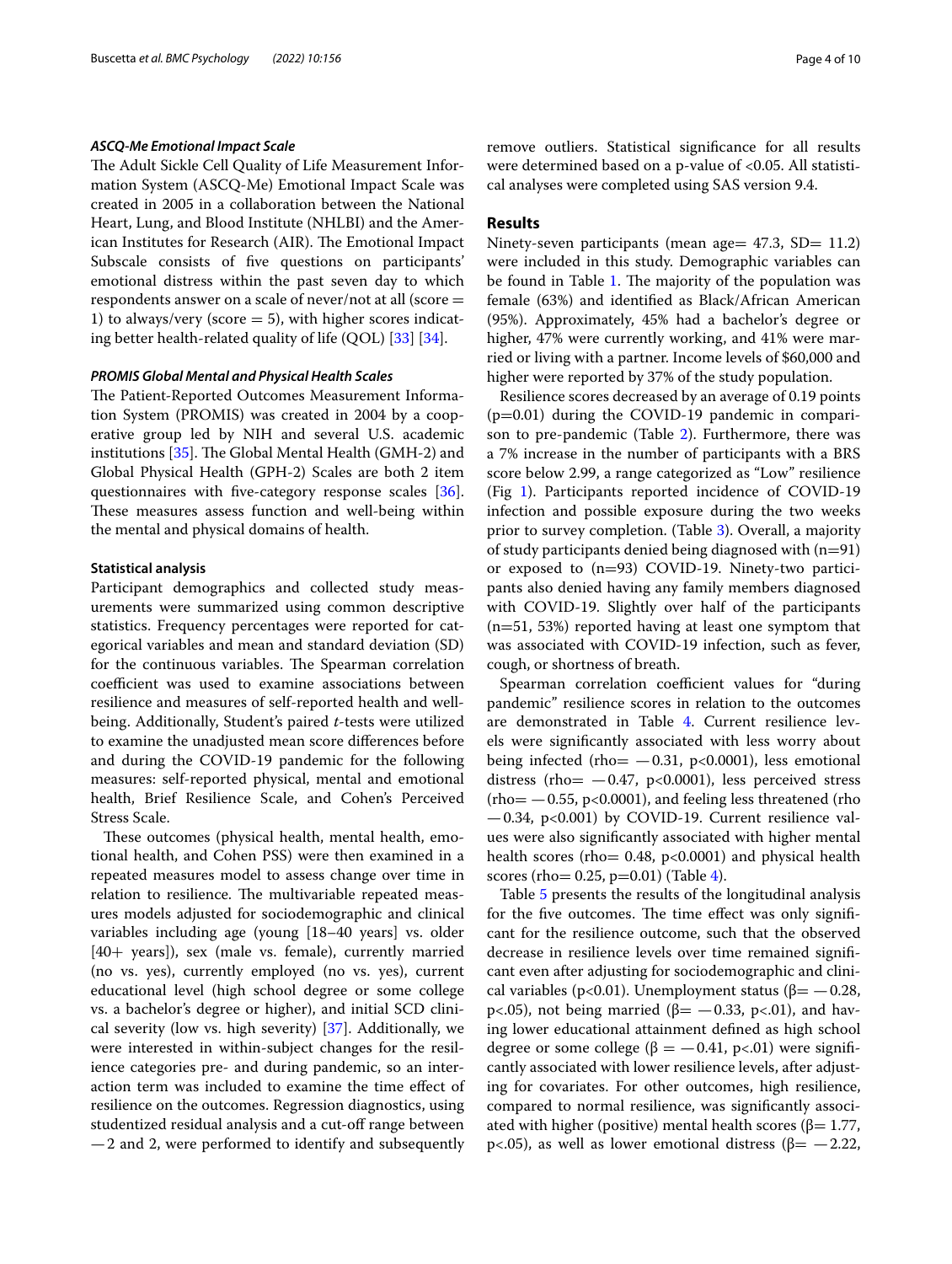| Variable                                   | Pre-pandemic                     |       | During<br>pandemic                 |      |
|--------------------------------------------|----------------------------------|-------|------------------------------------|------|
|                                            | $N = 97$                         | %     | $N = 97$                           | %    |
| Age, mean (SD/range)                       | 39 (11.2,<br>$19 - 66$<br>years) |       | 41.3 (11.2,<br>$21 - 68$<br>years) |      |
| Sickle cell disease severity               |                                  |       |                                    |      |
| High severity                              |                                  |       | 28                                 | 28.9 |
| Low severity                               |                                  |       | 69                                 | 71.1 |
| Sex                                        |                                  |       |                                    |      |
| Male                                       | 37                               | 38.14 | 36                                 | 37.1 |
| Female                                     | 60                               | 61.86 | 61                                 | 62.9 |
| Race/ethnicity                             |                                  |       |                                    |      |
| Black/African American <sup>a</sup>        | 93                               | 96.9  | 89                                 | 94.7 |
| Hispanic <sup>b</sup>                      | 6                                | 6.3   | 6                                  | 6.5  |
| Insurance status                           |                                  |       |                                    |      |
| Private <sup>c</sup>                       | 49                               | 51    | 44                                 | 45.4 |
| Medicare/medicaid/Medigap/<br><b>SCHIP</b> | 33                               | 34.4  | 34                                 | 35.1 |
| Government health insurance <sup>d</sup>   | 4                                | 4.2   | 7                                  | 7.2  |
| No coverage                                | 10                               | 10.4  |                                    |      |
| <b>Education</b>                           |                                  |       |                                    |      |
| Some college and below <sup>e</sup>        | 47                               | 48.5  | 37                                 | 38.1 |
| Bachelor's/master's degree                 | 44                               | 45.4  | 44                                 | 45.3 |
| Professional/doctoral degree               | 6                                | 6.2   | 5                                  | 5.2  |
| <b>Marital status</b>                      |                                  |       |                                    |      |
| Married/living with partner                | 30                               | 30.9  | 40                                 | 41.2 |
| Divorced/separated/widowed                 | 13                               | 13.4  | 12                                 | 12.4 |
| Never married                              | 54                               | 55.7  | 45                                 | 46.4 |
| Income                                     |                                  |       |                                    |      |
| Less than \$10k - \$29k                    | 34                               | 36.6  | 28                                 | 29.8 |
| \$30k - \$59k                              | 29                               | 31.2  | 31                                 | 33   |
| \$60k - \$90k                              | 13                               | 14    | 13                                 | 13.8 |
| Greater than \$90k                         | 17                               | 18.3  | 22                                 | 23.4 |
| <b>Employment status</b>                   |                                  |       |                                    |      |
| Working currently                          | 46                               | 47.4  | 46                                 | 47.4 |
| Retired/student/keeping house              | 14                               | 14.4  | 12                                 | 12.4 |
| Unemployed/looking for work/<br>lost job   | 19                               | 19.6  | 8                                  | 8.2  |
| Disabled                                   | 18                               | 18.6  | 23                                 | 23.7 |
| Other                                      |                                  |       | 7                                  | 7.2  |

<span id="page-4-0"></span>**Table 1** Descriptive characteristics of pre-pandemic and during pandemic participants

<sup>a</sup> Black/African American vs. American Indian/Alaska Native, Asian, Native

Hawaiian/Other Pacific Islander, White

<sup>b</sup> Hispanic/Latino vs. Non-Hispanic/Latino

 $\epsilon$  Private: private health insurance, employer health insurance, private  $+$  other government insurance

<sup>d</sup> Government Health Insurance: Military Health Care, Indian Health Service, government health insurance marketplace plan, other government plan

<sup>e</sup> Some College and Below: eighth grade or below, high school graduate or equivalent, some college, associate degree

p<.05) and lower perceived stress (β=  $-5.51$ , p<.01). Employment status was the only factor that was signifcantly predictive of all the outcomes with those reporting current unemployment experiencing lower mental health scores ( $\beta$ = -0.81, p<.001), lower physical health scores ( $\beta$ = -0.81, p<.001), higher emotional distress  $(β = -1.75, p < .001)$ , and higher perceived stress (β= 3.15, p<.001).

## **Discussion**

To our knowledge, this is the frst study to examine longitudinal resilience in a sickle cell disease adult population during the COVID-19 pandemic. There was a significant decrease in resilience levels during the pandemic. Over time, this cohort also experienced increased perceived stress with a decline in physical health, mental health, and emotional distress, but these were not statistically signifcant. Despite the overall decline in resilience over time, the level of resilience that remained during the pandemic was psychosocially protective, defned as "assets and resources within the individual, their life, and environment that facilitate the capacity for adaptation and 'bouncing back' in the face of adversity" [[38\]](#page-9-35). Lupe et al. (2020) showed that people with lower resilience can gain the ability to adapt to adversity  $[39]$  $[39]$ . The "during" pandemic" resilience levels were associated with feeling less threatened by COVID-19 and worrying less about becoming infected, indicating some degree of its psychosocial protectiveness.

In this cohort, very few people reported exposure to or infection with COVID-19, but over half reported possible COVID-19 associated symptoms at the time of survey. This kind of uncertainty about one's health status, as well as the lack of testing, knowledge, and misinformation that plagued the beginning of this pandemic, may have contributed to psychological distress. The COVID-19 pandemic is responsible for causing stress, trauma, fear, and feelings of uncertainty for the general population [[13\]](#page-9-10). Overall, a majority of this cohort reported feelings of fear (82.5%), threat (83.5%), and worry (81.4%) about COVID-19. Looking closer at those with higher resilience (>4.31) showed that this subgroup had better mental health, less emotional distress, and lower perceived stress, along with worrying less, feeling less threatened, and experiencing less fear from COVID-19. Those with lower resilience experienced a decline in physical health over time compared to those with normal or high resilience whose physical health remained steady.

Some socioeconomic factors were signifcantly associated with resilience. Those with lower resilience were more likely to be unemployed, unmarried, and less educated. Employment status was a signifcant predictor for mental and physical health, emotional distress, and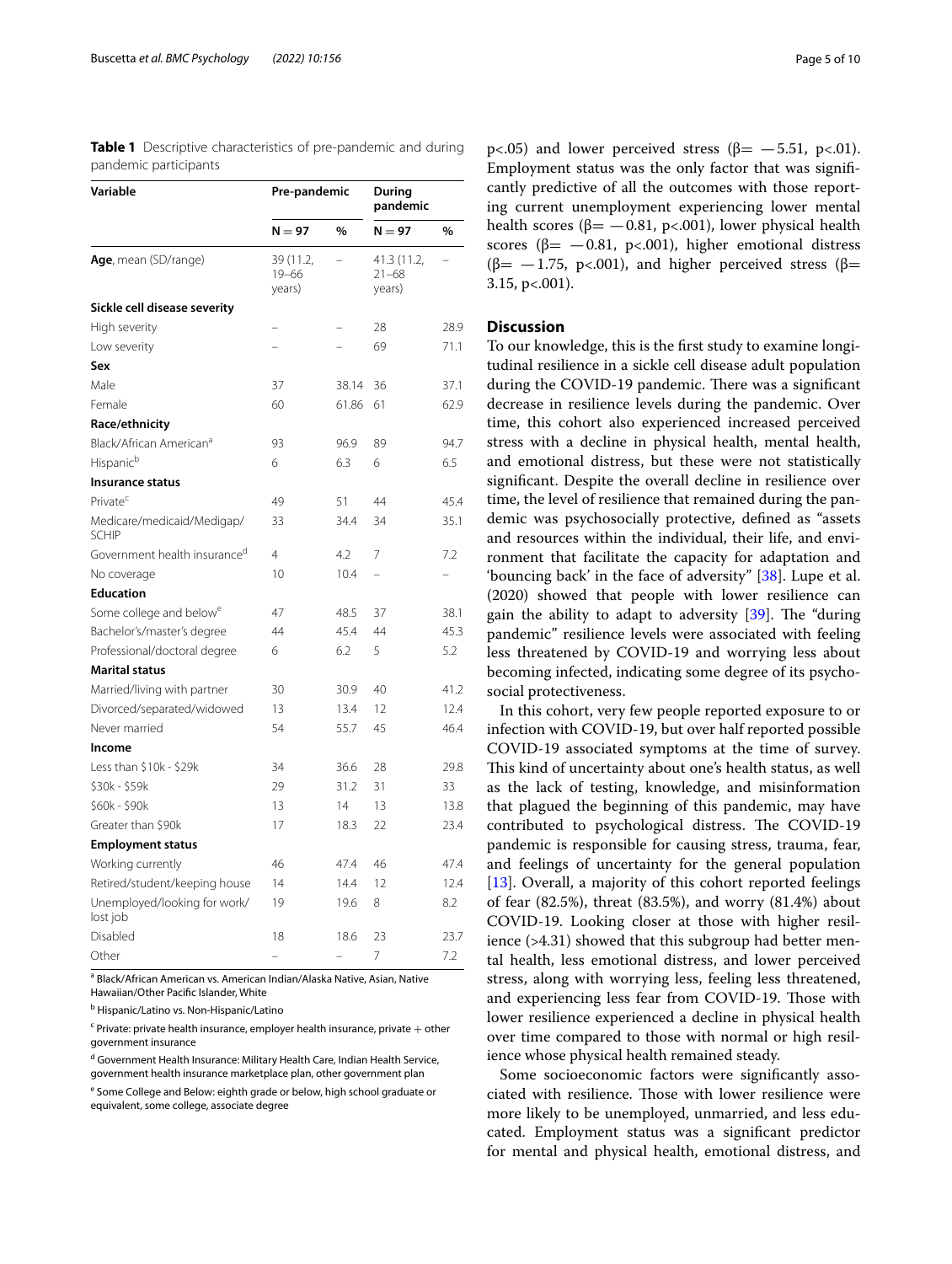| <b>Psychosocial scale</b>           | Mean* | SD   | Range        | Mean difference | P value |
|-------------------------------------|-------|------|--------------|-----------------|---------|
| Brief Resilience Scale              | 3.6   | 0.78 | $1.0 - 5.0$  | 0.195           | 0.01    |
| ASCQ-Me Emotional Impact Scale      | 10.4  | 4.5  | $5.0 - 25.0$ | 0.075           | 0.88    |
| Cohen's Perceived Stress Scale      | 19.9  | 6.4  | $5.0 - 20.0$ | $-1.163$        | 0.07    |
| PROMIS Global Mental Health Scale   | 13.4  | 3.3  | $7.0 - 20.0$ | 0.448           | 0.09    |
| PROMIS Global Physical Health Scale | 12.6  | 2.8  | $7.0 - 18.0$ | 0.24            | 0.35    |

<span id="page-5-0"></span>**Table 2** Mean psychosocial scale scores during pandemic and mean score differences pre and during pandemic

\*Mean score during pandemic



<span id="page-5-1"></span>perceived stress. This is consistent with the literature and important to note as less than half of the cohort reported they were currently working. Knisely et al. (2020) showed that unemployment in a SCD population was signifcantly associated with worsening pain impact and social functioning [\[40](#page-9-37)]. Nationwide, there was a record-breaking unemployment rate (13% of U.S. population) in the frst 3 months of the pandemic [\[41](#page-9-38)]. Unemployment directly related to the pandemic compounded the stress of the situation. Loss of one's job and income can contribute to a lack of feeling in control and to lower self-worth, which can lead to worsening mental and emotional health [\[42](#page-9-39)]. Marital status was signifcantly associated with resilience scores. There was a marginal (10%) increase in those reporting to be married or living with a partner during COVID. The role of a partner or spouse can be a signifcant source of caring and support for any adult living with a chronic disease, helping to increase coping and mitigate stress, and thus increase resilience [[43\]](#page-9-40). Lower educational attainment is associated with chronic health conditions, which may explain why nearly half of participants in this cohort report having a college degree or lower [\[44](#page-9-41)]. In general, connections between education and health and emotional well-being are present across multiple populations, making the association between resilience and education an expected fnding [[45–](#page-9-42)[47\]](#page-9-43).

People at higher risk for COVID-19 disease may experience adverse psychosocial health outcomes. Prior stress and resilience research has shown the higher the controllability of a stressful situation is, the better individuals cope with this situation [[48\]](#page-9-44). Sickle cell disease is inherently unpredictable and similar to stress in terms of its dynamic nature and severity [[18\]](#page-9-15). It is a chronic disease with acute complications, which often leaves those afected experiencing a lack of control over their own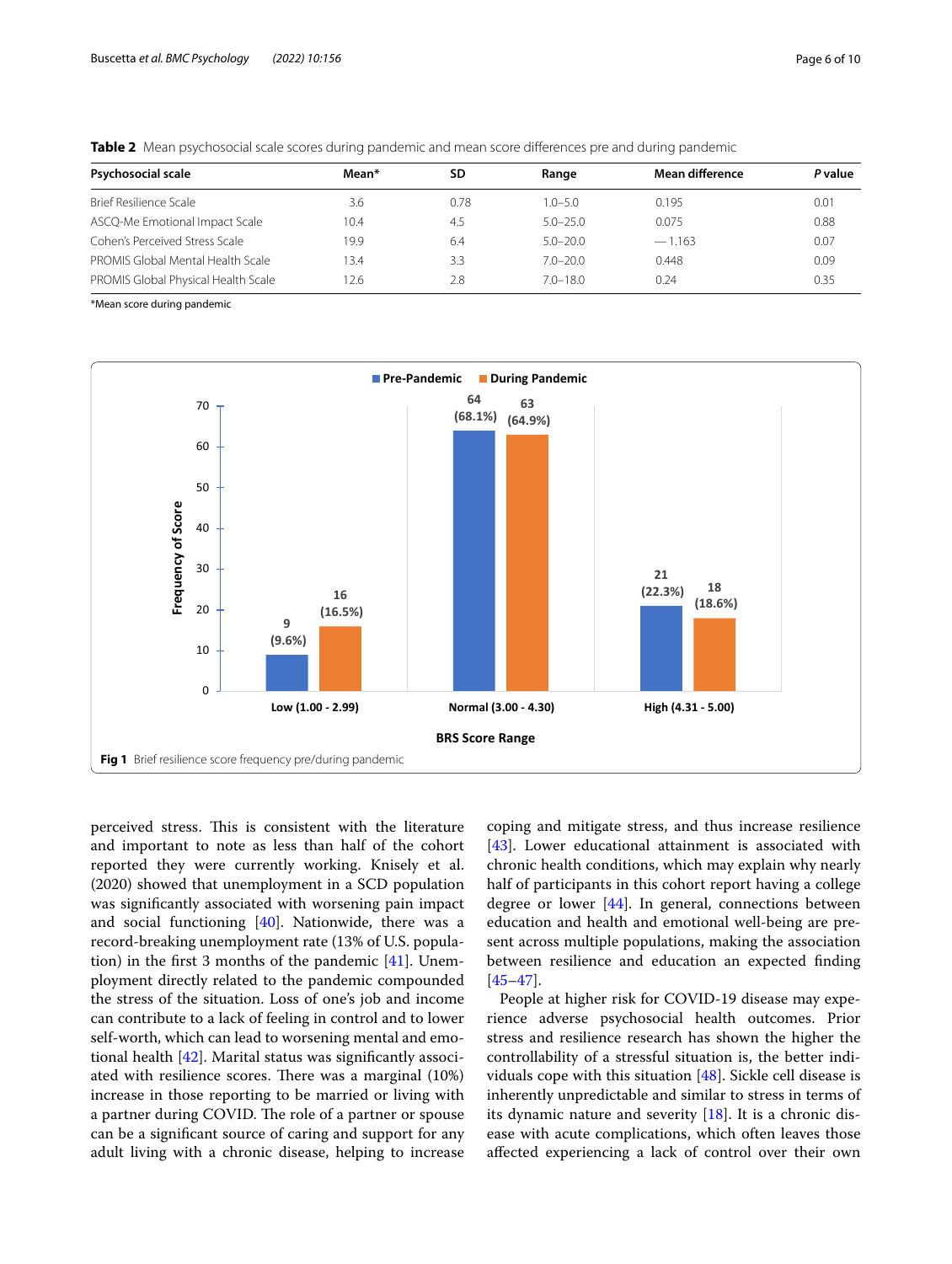### <span id="page-6-0"></span>**Table 3** Incidence of COVID-19 related fear, threat, worry, infection, and exposure

| Variable                                                                                         | N              | %    |
|--------------------------------------------------------------------------------------------------|----------------|------|
| Fear of COVID-19                                                                                 |                |      |
| Not at all                                                                                       | 17             | 17.5 |
| A little bit                                                                                     | 19             | 19.6 |
| Somewhat                                                                                         | 15             | 15.5 |
| Very much                                                                                        | 24             | 24.7 |
| Extremely                                                                                        | 22             | 22.7 |
| Feeling threatened by COVID-19                                                                   |                |      |
| Not at all                                                                                       | 16             | 16.5 |
| A little bit                                                                                     | 20             | 20.6 |
| Somewhat                                                                                         | 26             | 26.8 |
| Very much                                                                                        | 25             | 25.8 |
| Extremely                                                                                        | 10             | 10.3 |
| Worried about COVID-19 Infection                                                                 |                |      |
| Not at all                                                                                       | 18             | 18.6 |
| Slightly                                                                                         | 24             | 24.7 |
| Moderately                                                                                       | 20             | 20.6 |
| Very                                                                                             | 17             | 17.5 |
| Extremely                                                                                        | 18             | 18.6 |
| During the past two weeks, have you been exposed to someone likely to have Coronavirus/COVID-19? |                |      |
| Yes <sup>a</sup>                                                                                 | $\overline{4}$ | 4.1  |
| No.                                                                                              | 93             | 95.9 |
| During the past two weeks, have you been suspected of having Coronavirus/COVID-19 infection?     |                |      |
| Yesb                                                                                             | 6              | 6.2  |
| <b>No</b>                                                                                        | 91             | 93.8 |
| During the past two weeks, has anyone in your family been diagnosed with Coronavirus/COVID-19?   |                |      |
| Yesc                                                                                             | 6              | 6.2  |
| <b>No</b>                                                                                        | 92             | 93.8 |
| During the past two weeks, have you had any of the following symptoms?                           |                |      |
| Fever                                                                                            | 6              | 6.2  |
| Cough                                                                                            | 15             | 15.5 |
| Shortness of breath                                                                              | 12             | 12.4 |
| Sore throat                                                                                      | 6              | 6.2  |
| Fatigue                                                                                          | 35             | 36.1 |
| Loss of taste or smell                                                                           | $\overline{2}$ | 2.1  |
| Other symptom <sup>d</sup>                                                                       | 52             | 53.6 |

<sup>a</sup> Yes, someone with a positive test; Yes, someone with a medical diagnosis, but no test; Yes, someone with possible symptoms, but no diagnosis by a doctor

<sup>b</sup> Yes, I have had a positive test; Yes, I have been tested and tested negative; Yes, I had a medical diagnosis, but no test; Yes, have had some possible symptoms, but no diagnosis by doctor

<sup>c</sup> Yes, member of household; Yes, non-household member

<sup>d</sup> Other: runny nose, sneezing, muscle/body aches, vomiting, diarrhea, other symptom

body and health. It is important for those living with SCD to be equipped with positive coping mechanisms in response to their highly variable chronic disease [[49\]](#page-9-45).

## **Limitations**

There are a few limitations to account for within this study. First, the sample size was small, limiting the generalizability and representativeness of this study. Additionally, survey administration difered between the two parent studies. The INSIGHTS study survey was interviewer-administered and the COVID SCD survey was self-administered. Respondents may have also been susceptible to social desirability bias in order to appear more aligned with recommended health measures. Self-reported psychological measures may also not be perfectly aligned with assessments by mental health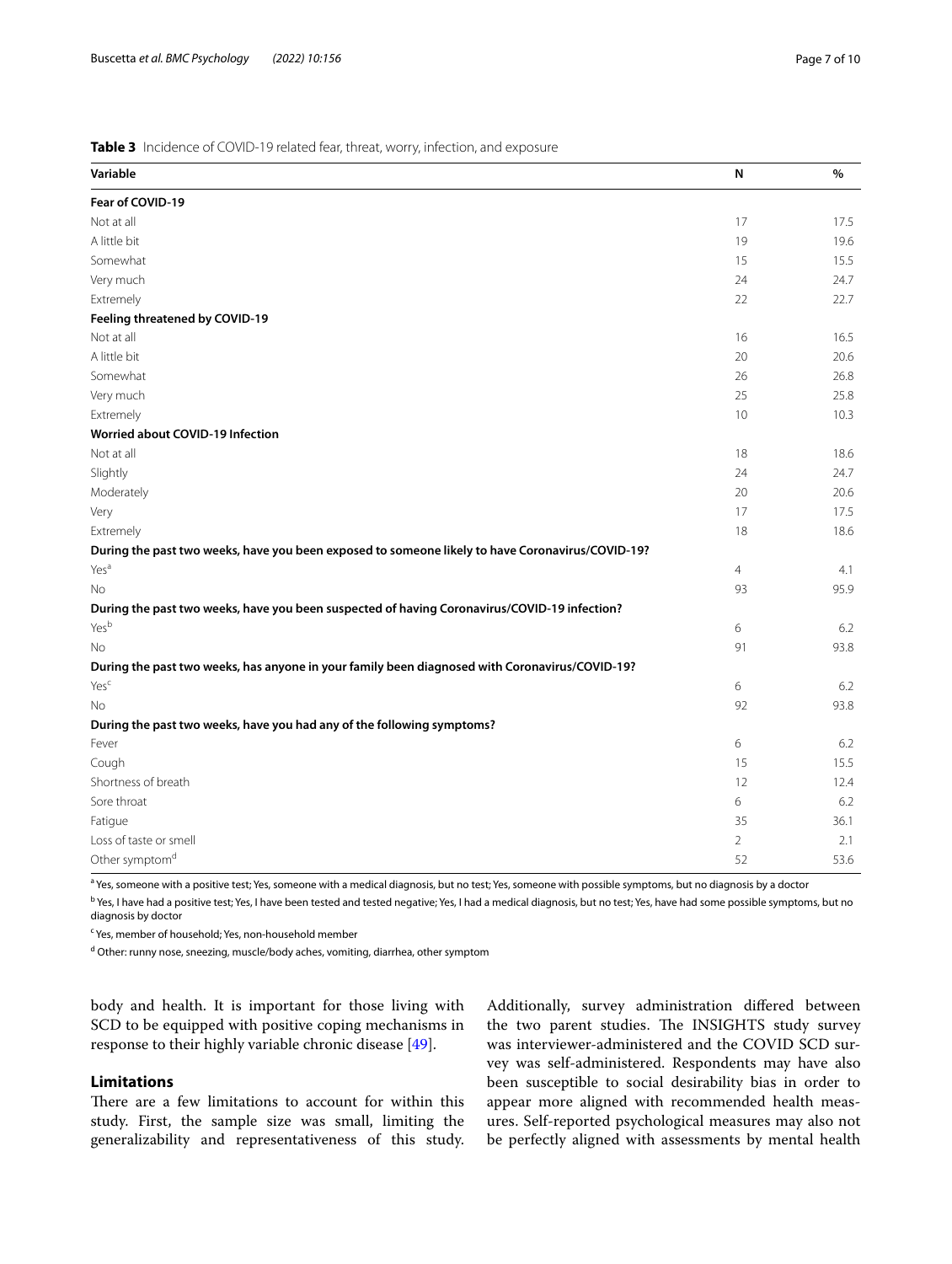<span id="page-7-0"></span>**Table 4** Spearman correlations for Brief Resilience Scale during COVID-19 pandemic

| Measure                          | Resilience |         |
|----------------------------------|------------|---------|
|                                  | rho        | p value |
| Mental health                    | 0.48       | < 0001  |
| <b>Emotional distress</b>        | $-0.47$    | < 0.001 |
| Physical health                  | 0.25       | .01     |
| Perceived stress                 | $-0.55$    | < 0001  |
| Worried about COVID-19 Infection | $-0.31$    | .002    |
| Threatened by COVID-19           | $-0.32$    | .002    |
| Fear of COVID-19                 | $-0.18$    | .08     |

professionals  $[27]$  $[27]$  $[27]$ . The vagueness and lack of specificity with most of the associated COVID-19 symptoms coupled with decreased access to healthcare and diagnostic testing to detect SARS-CoV-2 could create a generalized state of anxiety. Also, we did not assess the quality of the demographic factors our participants reported at the time of our COVID survey. For example, it is well documented that during the pandemic there has been a rise in interpersonal violence within partnerships and families [\[50\]](#page-9-46). As we were not able to assess the healthiness of this demographic factor, there is risk of misattributing marriage as automatically relating to higher levels of resilience in our participants. Additionally, further research is needed to better understand how unemployment and education have contributed to the overall decline in resilience observed during the pandemic. We suggest a qualitative approach would be helpful to describing what precisely impacts the resilience of our population, particularly during these unprecedented times.

## **Conclusion**

The COVID-19 pandemic has exacerbated existing health disparities for vulnerable populations in the U.S. [[51](#page-9-47)]. Our study investigated the relationship between the mental and physical well-being of adults living with SCD during a pandemic. While our study reinforces existing literature demonstrating that resilience, as a psychological capacity to bounce back from

<span id="page-7-1"></span>**Table 5** Repeated measures models of predictors and health outcomes

| Variable                                            | Model <sup>a,b</sup> : outcomes and parameters estimates |                                     |                        |                         |            |  |
|-----------------------------------------------------|----------------------------------------------------------|-------------------------------------|------------------------|-------------------------|------------|--|
|                                                     | <b>Mental health</b>                                     | <b>Emotional</b><br>impact/distress | <b>Physical health</b> | <b>Perceived stress</b> | Resilience |  |
| Sex                                                 |                                                          |                                     |                        |                         |            |  |
| Female vs. Male                                     | $-0.35$                                                  | 0.31                                | $-0.44$                | 1.4                     | 0.07       |  |
| <b>SCD clinical severity</b>                        |                                                          |                                     |                        |                         |            |  |
| Low vs. High                                        | 0.23                                                     | $-0.42$                             | 0.24                   | 0.67                    | $-0.26$    |  |
| <b>Employment status</b>                            |                                                          |                                     |                        |                         |            |  |
| Unemployed vs. employed                             | $-0.81**$                                                | $2.09***$                           | $-1.75***$             | $3.15***$               | $-0.28*$   |  |
| <b>Married</b>                                      |                                                          |                                     |                        |                         |            |  |
| No vs. Yes                                          | $-0.76$                                                  | 1.42                                | 0.19                   | 0.83                    | $-0.33**$  |  |
| <b>Educational status</b>                           |                                                          |                                     |                        |                         |            |  |
| Highschool or some college vs. Bachelor's or higher | $-1.43*$                                                 | $2.01***$                           | $-1.13*$               | 1.7                     | $-0.41**$  |  |
| Age category                                        |                                                          |                                     |                        |                         |            |  |
| Younger vs. older                                   | $-0.37$                                                  | 0.07                                | 0.91                   | $2.09*$                 | 0.001      |  |
| <b>Resilience category</b>                          |                                                          |                                     |                        |                         |            |  |
| High resilience vs. normal                          | $1.77*$                                                  | $-2.22*$                            | 0.33                   | $-5.51**$               |            |  |
| Low resilience vs. normal                           | $-0.59$                                                  | 1.81                                | $-0.42$                | 0.86                    |            |  |
| <b>Timepoint</b>                                    |                                                          |                                     |                        |                         |            |  |
| Pre- vs. during pandemic                            | 0.52                                                     | 0.48                                | 0.09                   | $-1.23$                 | $0.21***$  |  |
| Resilience category timepoint b                     |                                                          |                                     |                        |                         |            |  |
| High pre-pandemic vs. during pandemic               | $-0.56$                                                  | 0.18                                | 0.13                   | 0.43                    |            |  |
| Low pre-pandemic vs. during pandemic                | $-0.24$                                                  | $-0.66$                             | 1.3                    | 0.44                    |            |  |

\*p<0.05, \*\*p<0.01, \*\*\*p<0.001

<sup>a</sup> Parameter estimates or the β coefficient, give the difference in the mean scores for the outcomes (Mental Health, Emotional Impact/Distress, Physical Health, Perceived Stress, Resilience) between the indicated group and reference group (e.g., Female vs. Male or Not Working vs. Working).

 $^{\rm b}$  The interaction terms were only tested for time and resilience to look at the effect of time on within group differences for the resilience categories and their association with the outcomes.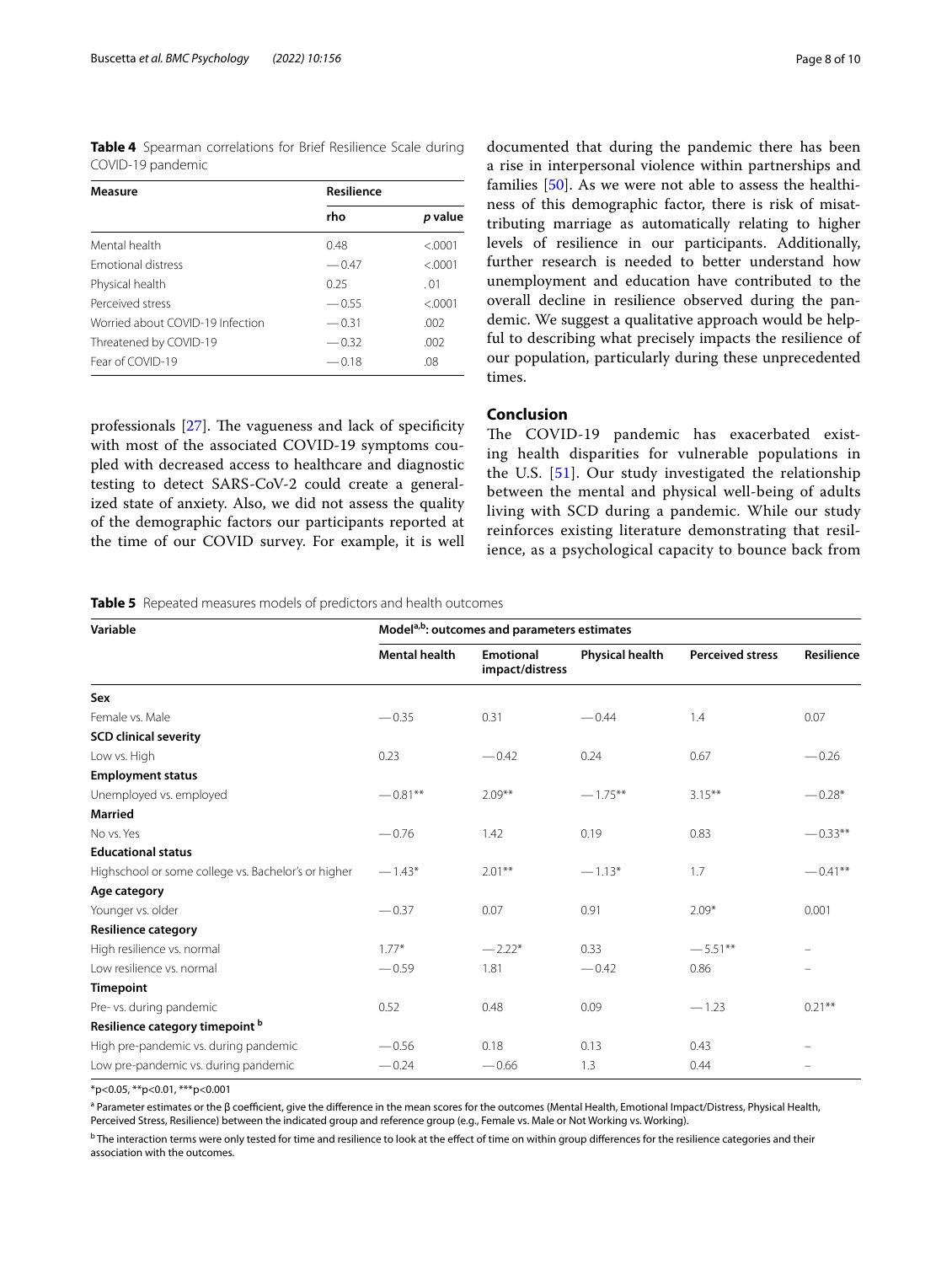stress, is related to other indicators of physical and mental health, it also demonstrates that resilience is a psychologically and physically protective resource in this population during the specifc stress created by the pandemic. Thus, those individuals who indicated higher levels of resilience prior to the pandemic continued to have better physical and mental health outcomes throughout the period of data collection. This emphasizes the need to build resiliency throughout the lives of individuals, prior to a traumatic event, for its protective capacities to impact health outcomes. Utilizing the Brief Resilience Scale in clinical encounters to screen those with low resilience may lead to implementing helpful interventions to prevent some of the adverse physical and psychosocial outcomes associated with lower levels of resilience. It also posits that collecting information on resilience over time may have clinical utility in the lives of individuals living with chronic illness, particularly as a tool to coordinate preventive care.

In our cohort, individuals living with SCD were not immune to the stress of COVID-19, as resilience scores waned in relation to factors directly impacted by the pandemic, such as a rise in unemployment. Vulnerable populations, such as the SCD community, are often portrayed as having "grandeous" amounts of resilience compared to the general population [\[52](#page-9-48)]. While fnancial instability is a known factor related to lessened resilience, SCD populations has historically had to interact with this stressor throughout their lives as a burden of SCD and living with a chronic disease [[53\]](#page-9-49). In addition, our population is more likely to be unemployed or on disability compared to the general population prior to COVID-19  $[54]$  $[54]$ . Therefore, our fndings question the impact that these known factors have on a community that lives with an unpredictable disease and historically withstands signifcant trauma. Additionally, while we advocate for resiliency in times of stress, trauma, and uncertainty, we need to uphold a balanced perspective and investigate the structural factors that are at the root of the problems faced by this population. The resiliency in our study participants coupled with their lived experiences of dealing with SCD did not provide them with a unique ability or advantage to live in a world with COVID-19. As they were still susceptible to the overall stress caused by the pandemic, further research is needed to better understand how to protect this community from forces that lessen their resilience. As this study is the frst to look at resilience over time in a population of adults living with SCD, we hope this provides invaluable insights for clinicians and researchers into the psychological well-being of people living with SCD.

#### **Abbreviations**

AIR: American institutes for research; APA: American psychological association; ASCQ-Me: Adult sickle cell quality of life measurement information system; BRS: Brief resilience scale; CDC: Centers for disease control; EPA: European psychiatric association; IRB: Institutional review board; NHLBI: National heart, lung, and blood institute; NIH: National institutes of health; PROMIS: Patientreported outcomes measurement information system; PSS: Perceived stress scale; QOL: Quality of life; SCD: Sickle cell disease; SD: Standard deviation.

#### **Acknowledgements**

We would like to acknowledge the individuals living with SCD who generously volunteered to participate in these studies.

#### **Author contributions**

AB, KA and VB conceptualized the project. KA and HR performed formal analysis of data. All authors contributed to writing, review, and editing of the manuscript. All authors read and approved the fnal manuscript.

#### **Funding**

Open Access funding provided by the National Institutes of Health (NIH) This work was funded by the Intramural Research Program, National Human Genome Research Institute of the National Institutes of Health. INSIGHTS Study ClinicalTrials.gov Identifer: NCT02156102. Living with SCD in the COVID-19 Pandemic ClinicalTrials.gov Identifer: NCT04417673. The authors have no conficts of interest to disclose.

#### **Availability of data and materials**

The datasets generated and analyzed during the current study are available in the openICPSR repository, <https://doi.org/10.3886/E166321V1>

#### **Declarations**

#### **Ethics and consent to participate**

INSIGHTS into the Microbiome and Environmental Contributions to Sickle Cell Disease and Leg Ulcers Study (NCT02156102) was approved by the National Institutes of Health Institutional Review Board for protocol number 14HG0125. All methods were carried out in accordance with relevant guidelines and regulations. Participants agreed to participate and were consented prior to any data collection. Participants were compensated after study completion. Living with Sickle Cell Disease in the COVID-19 Pandemic (NCT04417673) Study approval was obtained through the National Institutes of Health Institutional Review Board for protocol number 20HGN125. All eligible individuals agreed to participate in the study prior to data collection and were compensated with a \$20 electronic gift card upon completion. The need for informed consent was waived by the NIH IRB. All methods were carried out in accordance with relevant guidelines and regulations.

#### **Consent for publication**

Not applicable.

#### **Competing interests**

The authors declare no competing interests.

#### **Author details**

<sup>1</sup> Social and Behavioral Research Branch, National Human Genome Research Institute, National Institutes of Health, Bethesda, Maryland, USA. <sup>2</sup>Emory University, Atlanta, Georgia, USA. <sup>3</sup>University of California San Francisco School of Medicine, CA, San Francisco, USA.

Received: 18 February 2022 Accepted: 6 June 2022 Published online: 20 June 2022

#### **References**

- <span id="page-8-0"></span>1. *WHO. Novel Coronavirus (2019-nCoV) situation report-1.* 2020.
- <span id="page-8-1"></span>2. *Center for Disease Control and Prevention. New ICD-10-CM code for the 2019 Novel Coronavirus (COVID-19)*. 2020; [https://www.cdc.gov/nchs/data/icd/](https://www.cdc.gov/nchs/data/icd/Announcement-New-ICD-code-for-coronavirus-3-18-2020.pdf) [Announcement-New-ICD-code-for-coronavirus-3-18-2020.pdf.](https://www.cdc.gov/nchs/data/icd/Announcement-New-ICD-code-for-coronavirus-3-18-2020.pdf)